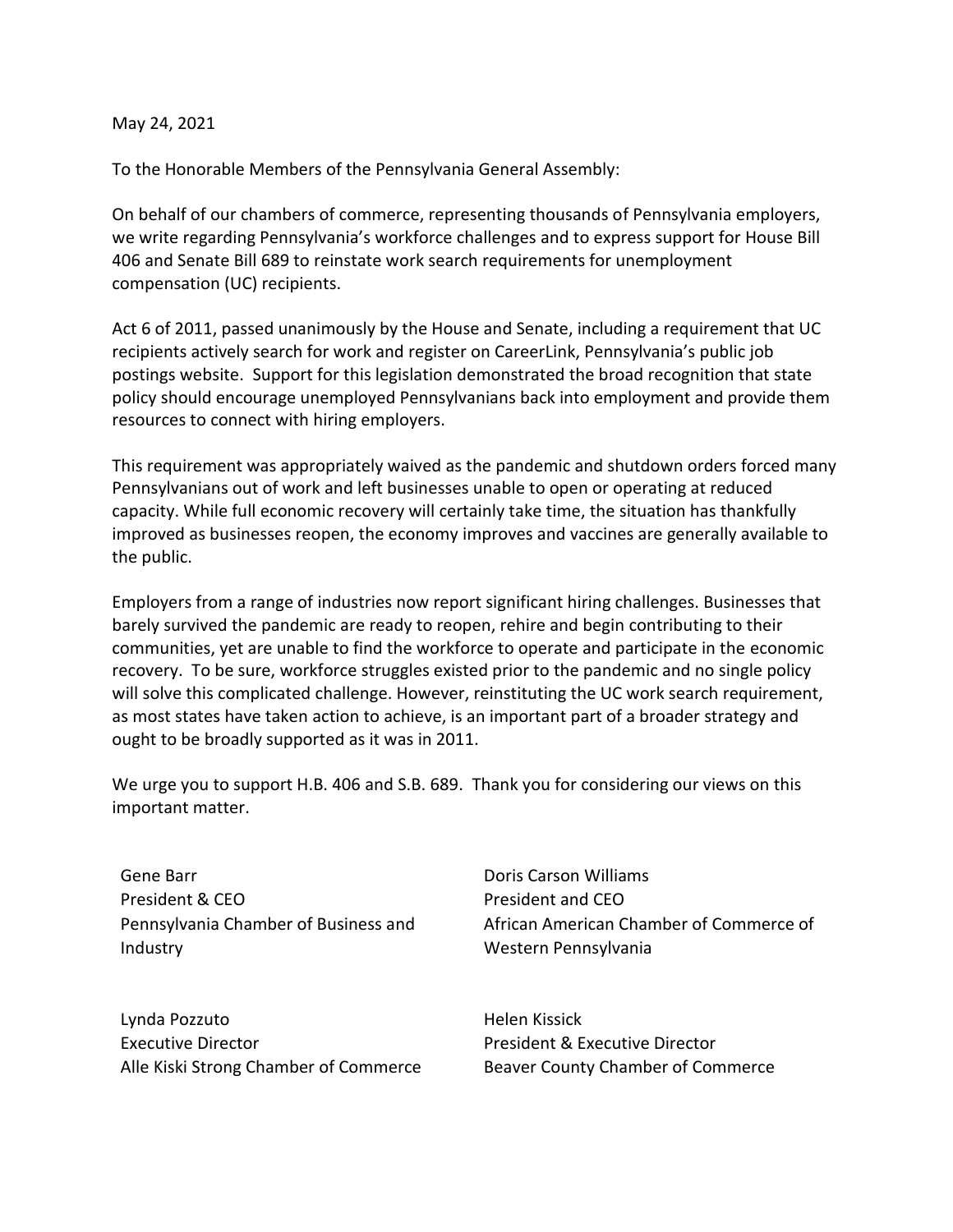Joseph Hurd President/CEO Blair County Chamber of Commerce

Jordan Grady Executive Director Butler County Chamber of Commerce

Michelle Crowley President & CEO Carlisle Area Chamber of Commerce

Vern Squier President & CEO Chamber of Business and Industry of Centre County

Tracy Becker Executive Director Clarion Area Chamber of Business & Industry

Trish McFarland President Delaware County Chamber of Commerce Heidi Scrivo Passmore Executive Director Bradford Area Chamber of Commerce

Amy Bradley President/CEO Cambria Regional Chamber

Tea Jay Aikey President & CEO Central PA Chamber of Commerce

Guy Ciarrocchi President & CEO Chester County Chamber of Business & Industry

Fred Gaffney President Columbia Montour Chamber of Commerce

Steve Plaugher Executive Director Downingtown Thorndale Chamber of Commerce

Jodi August Executive Director Dubois Area Chamber of Commerce James Grunke President/CEO Erie Regional Chamber & Growth Partnership

Laurie Ryan President

Muriel Nuttall Executive Director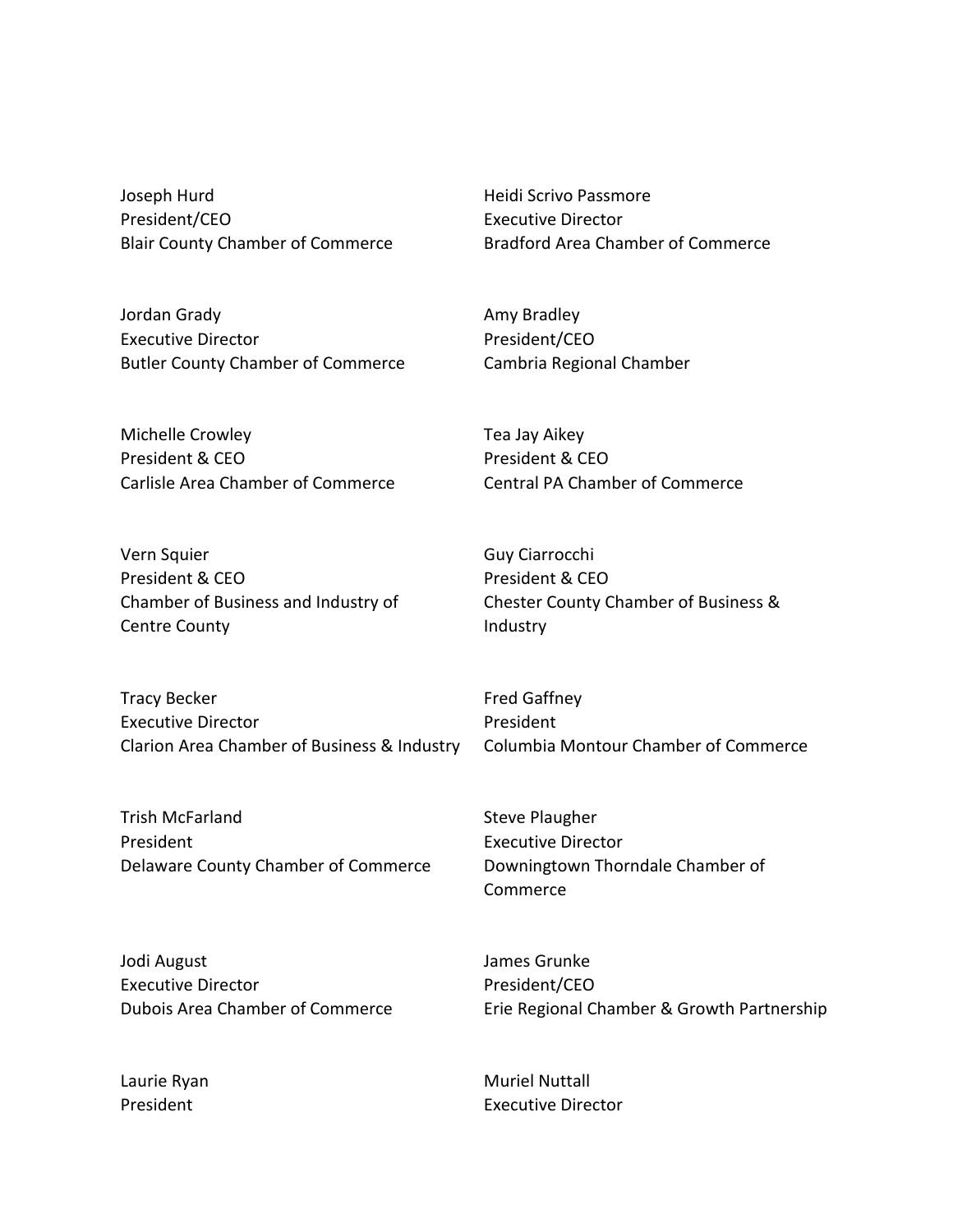Exton Region Chamber of Commerce Fayette Chamber of Commerce

Mary Malone President Greater Hazleton Chamber of Commerce

Briana Tomack President & CEO Greater Latrobe-Laurel Valley Chamber of Commerce

| Pam Henshall                           | Matt Smith                             |
|----------------------------------------|----------------------------------------|
| President                              | President                              |
| Greater Northeast Philadelphia Chamber | Greater Pittsburgh Chamber of Commerce |
| of Commerce                            |                                        |

Jim Gerlach

President and CEO

Michelle Mikitish Executive Vice President Greater Pittston Chamber of Commerce

Robert Durkin President and CEO Greater Scranton Chamber of Commerce Bob Garrett President/CEO Greater Susquehanna Chamber of Commerce

Greater Reading Chamber Alliance

Jackie Mowen Executive Director Greater Waynesboro Chamber of Commerce

Beth Black Executive Director Grove City Area Chamber of Commerce Valerie Meyers Executive Director Greencastle-Antrim Chamber of Commerce

Stephen Christian President Greater Chambersburg Chamber of Commerce

Wico van Gerderen President/Chief Executive Officer Greater Wyoming Valley Chamber of Commerce

Gary Laird President Hanover Area Chamber of Commerce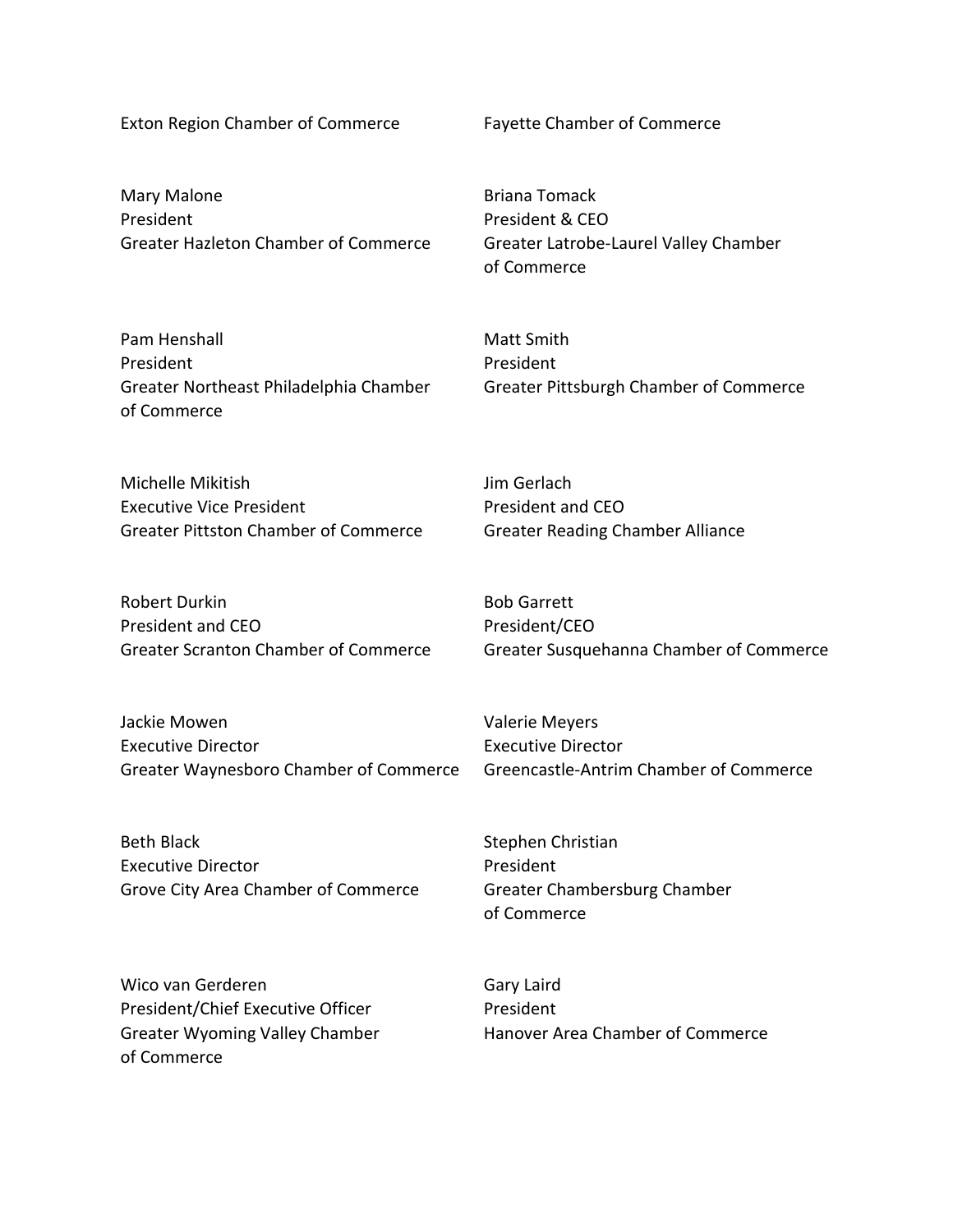Dave Black President & CEO Harrisburg Regional Chamber & CREDC Steven Hunsberger Executive Director Indian Valley Chamber of Commerce

Yvonne Martin President/CEO Huntingdon County Chamber of Commerce Mark Hilliard President Indiana County Chamber of Commerce

Rhonda Moore Executive Director Juniata River Valley Chamber of Commerce

Karen Groh President/CEO Lebanon Valley Chamber of Commerce

Kerry Meyers Executive Director Mount Joy Chamber of Commerce

Taira Little Director Perry County Chamber of Commerce

Cheryl Duquette President Pike County Chamber of Commerce

Jim Boltz President Pittsburgh North Regional Chamber

Robert Carl President & CEO Schuylkill Chamber of Commerce Thomas Baldrige President & CEO Lancaster Chamber

Kristine Schmid Executive Director Manheim Area Chamber of Commerce

Rosanne Barry Novotnak President Norwin Chamber of Commerce

Brian Schill Executive Director Peters Township Chamber of Commerce

Chris Heck President/CEO Pittsburgh Airport Area Chamber of Commerce

Robert Cardamone Executive Director Punxsutawney Chamber of Commerce

Ron Aldom Executive Director Somerset County Chamber of Commerce